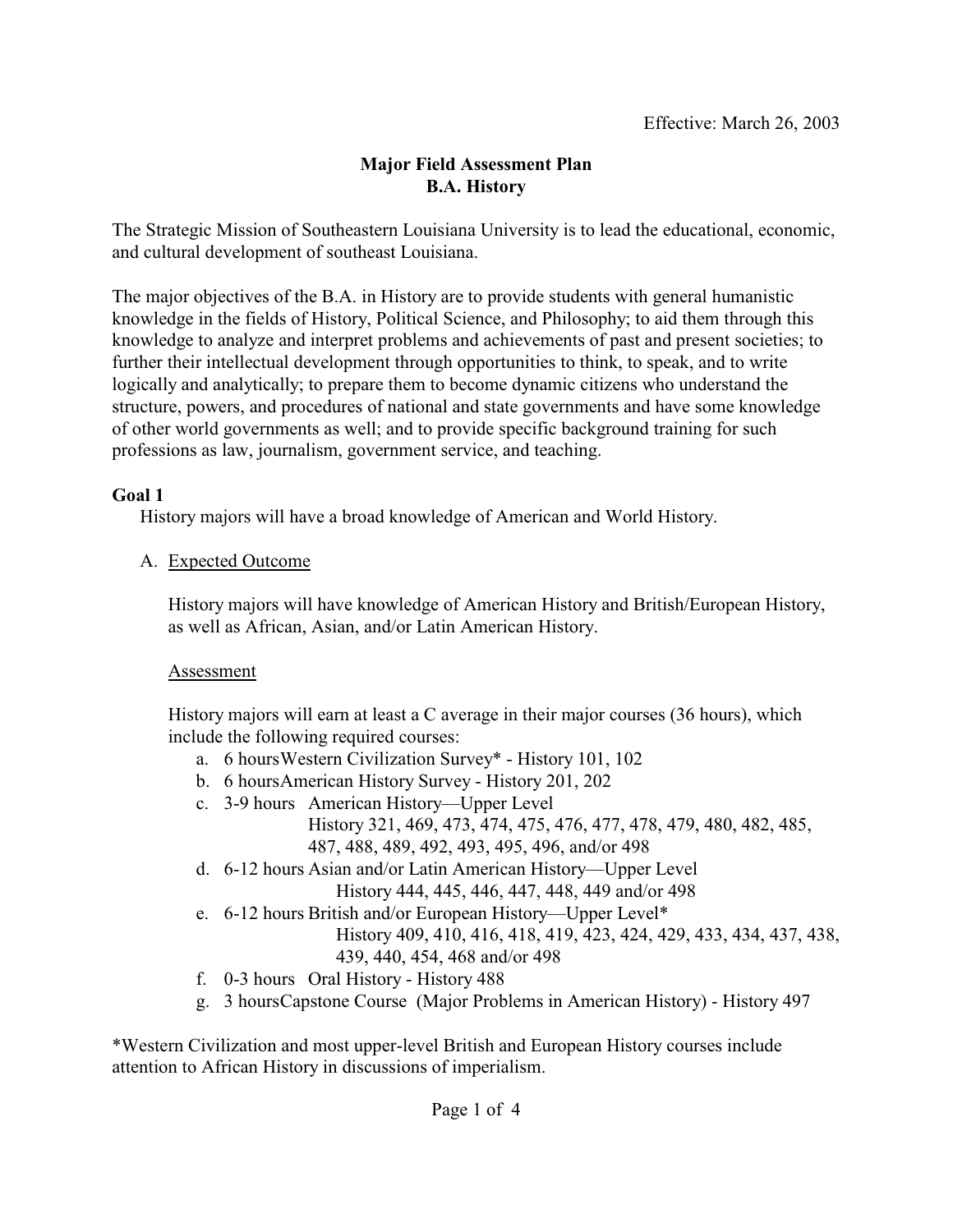#### B. Expected Outcome

History majors will have the basic knowledge of Philosophy and Political Science necessary to understand the intellectual and institutional foundations of History.

#### Assessment

History majors will earn a passing grade in the following required courses:

- a. 6 hoursFederal, State, and Local Politics Survey Political Science 201, 202
- b. 3 hoursPolitical Science 400-level
- c. 3 hoursIntroduction to Philosophy / Great Philosophers Philosophy 301 or 302
- d. 3 hoursPhilosophy of History / Intellectual History Philosophy 315 or 417

History majors may elect to pursue a minor (18 hours) in Philosophy or Political Science.

#### C. Expected Outcome

History majors will express satisfaction with the quality of instruction and the overall learning environment provided by the Department of History and Political Science.

#### Assessment

Southeastern Louisiana University Exit Survey

## **Goal 2**

History majors will have the necessary skills to engage in scholarly research and critical analysis of primary and secondary sources.

#### A. Expected Outcome

History majors will be able to utilize the library resources (both print and electronic) necessary to conduct research in History.

Assessment

At least 80% of History majors will earn a B or better in Library Science 102.

## B. Expected Outcome

History majors will have a basic knowledge of social science research methods and statistics, including the use of computers.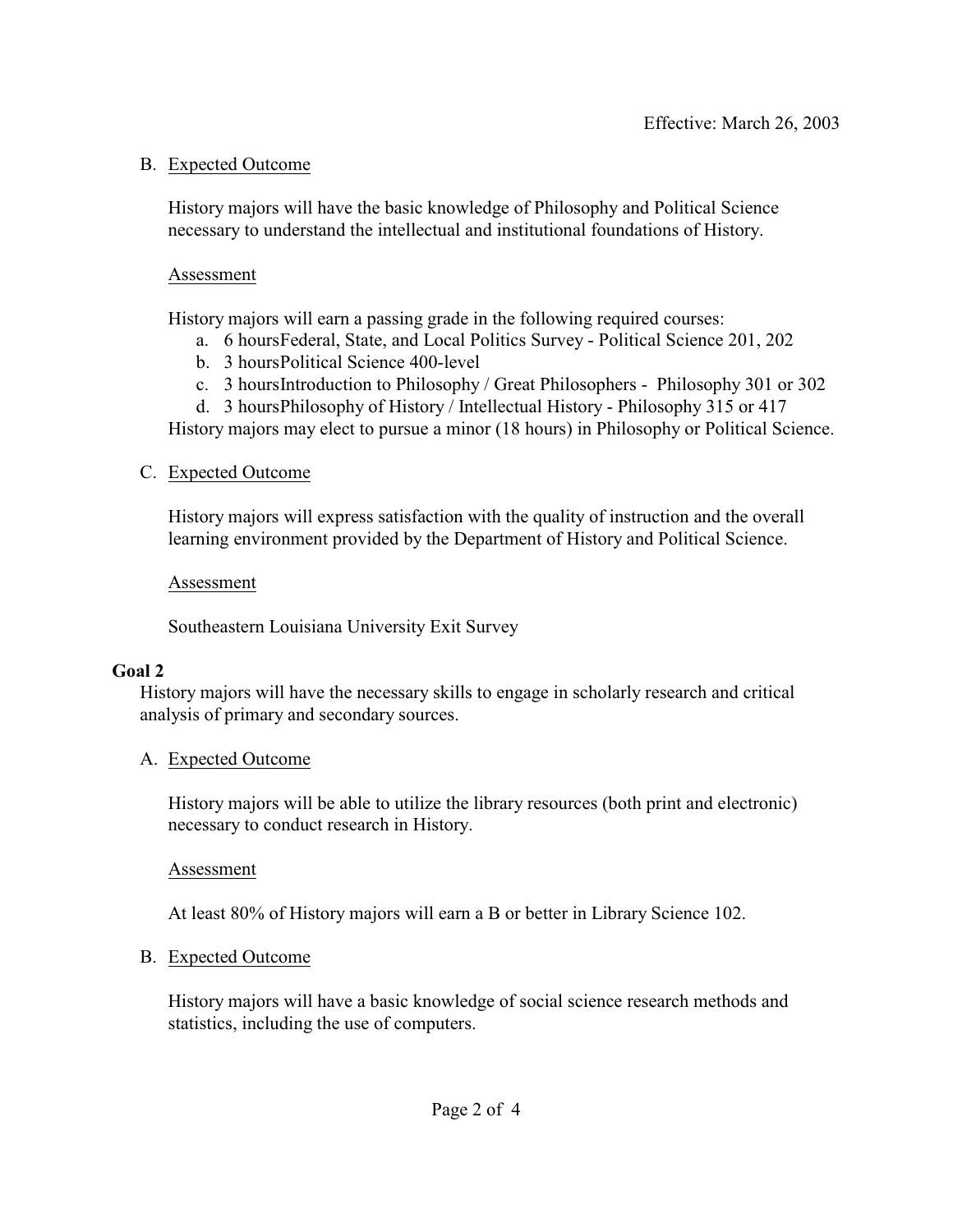### Assessment

All History majors will complete Political Science 300.

### C. Expected Outcome

History majors will be able to carefully read and critically analyze both primary and secondary sources and to discuss these intelligently both orally and in writing.

#### Assessment

All 100 and 200-level History and Political Science courses require the use of department-approved texts (which include examples of primary documents) and readers (which include diverse historiographical perspectives). All 300 and 400-level History, Political Science, and Philosophy courses require advanced texts and additional mandatory readings, on which students must be tested; essay exams; term papers, critical book reviews, and/or document analyses; and book discussions and/or presentations by students. History 497, a required capstone course for all History majors, is an Undergraduate Seminar in Major Problems in American History which is conducted like a graduate-level seminar and requires students to read extensively, write multiple critical papers, make multiple oral presentations, and participate in vigorous seminar discussions.

## D. Expected Outcome

History majors will acquire thorough knowledge and skill in professional writing and documentation according to the guidelines in the *Chicago Manual of Style*.

#### Assessment

All written work for 300 and 400-level History, Political Science, and Philosophy courses must meet the minimum standards of good professional writing and—where necessary—utilize proper documentation.

## **Goal 3**

History majors will be prepared for entrance to graduate school and/or a variety of professions and vocations.

## A. Expected Outcome

At least 50% of History majors will be accepted to graduate school (including law school) or will be employed in a profession that utilizes the knowledge and skills acquired in the B.A. in History program within six months after graduation.